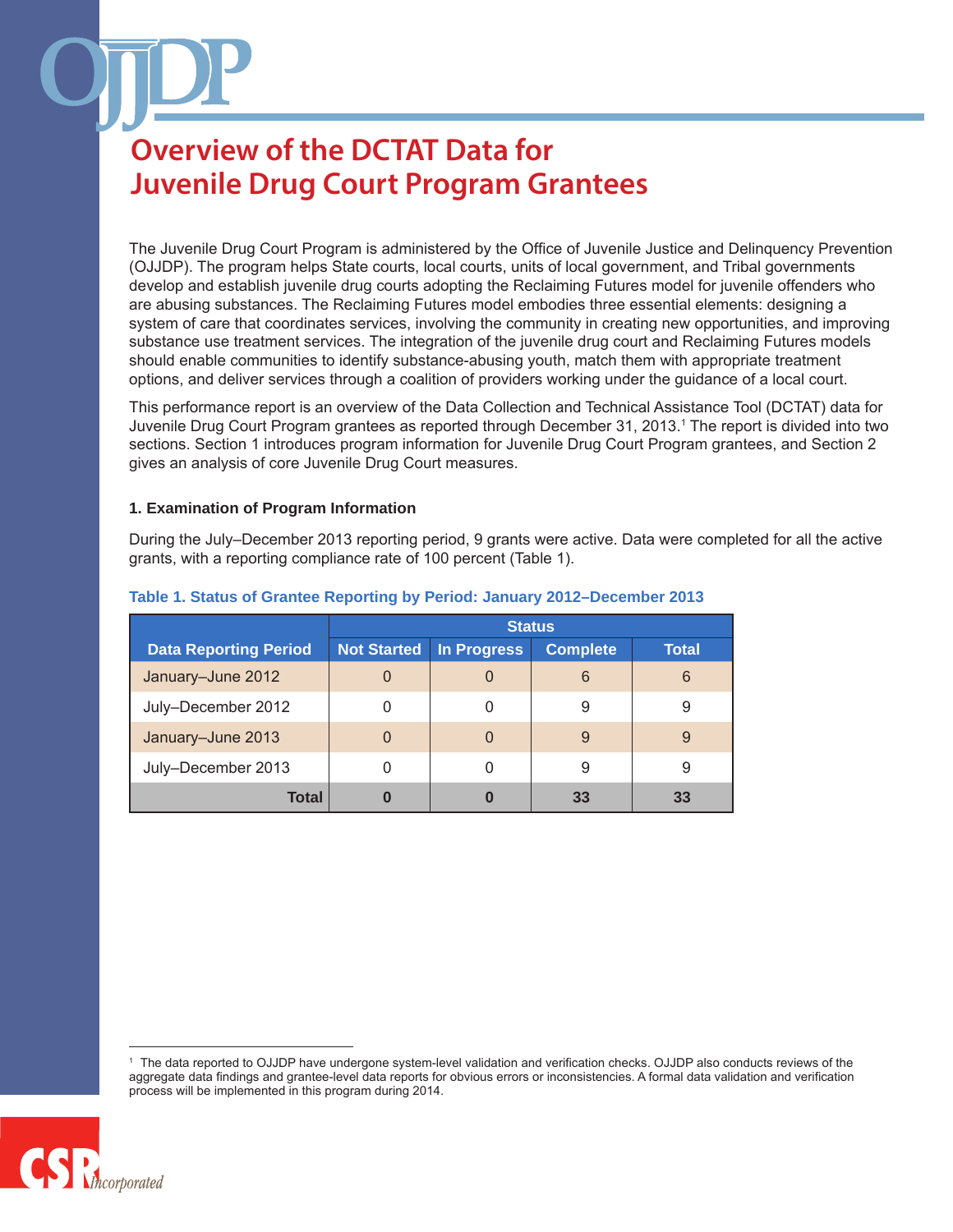In examining grant amounts by State based on current and active Juvenile Drug Court Program grants, Ohio received the most funds, followed by Florida and North Carolina. A more comprehensive comparison of State award amounts is shown in Table 2.

| <b>Grantee State</b> | <b>Grant Amount (Dollars)</b> |
|----------------------|-------------------------------|
| CA                   | \$437,000                     |
| CO                   | 436,817                       |
| FL                   | 1,324,098                     |
| <b>NC</b>            | 1,228,006                     |
| ΟH                   | 1,725,000                     |
| OK                   | 425,000                       |
| <b>TX</b>            | 424,979                       |
| <b>WA</b>            | 425,000                       |

### **Table 2. Total Grant Amount by State (Dollars): July–December 2013**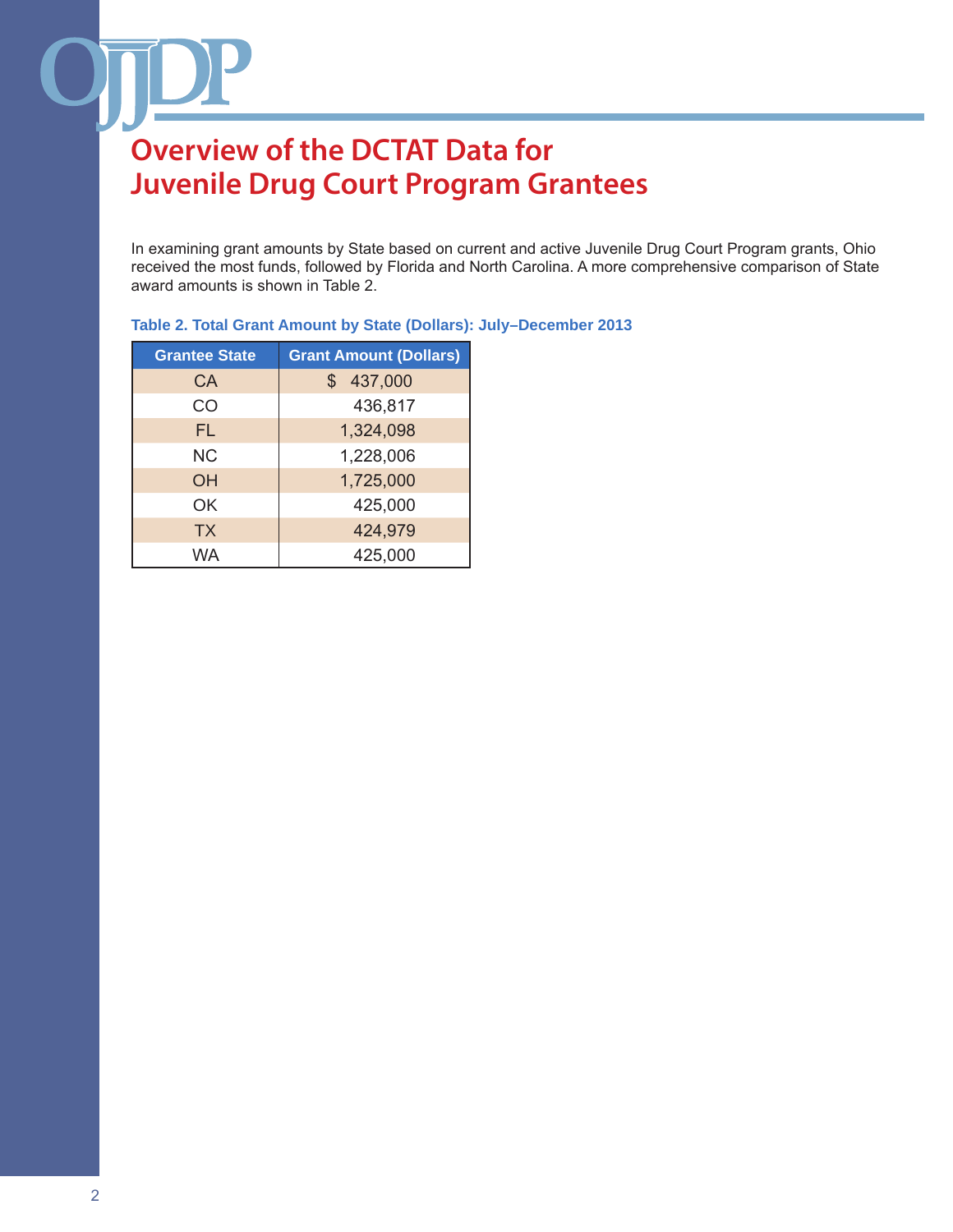Analysis of implementing agencies for this reporting period revealed that the largest numbers of programs were with units of local government (44 percent). Juvenile justice agencies accounted for 33 percent of awards (Figure 1).



### **Figure 1. Implementing Agencies: July–December 2013**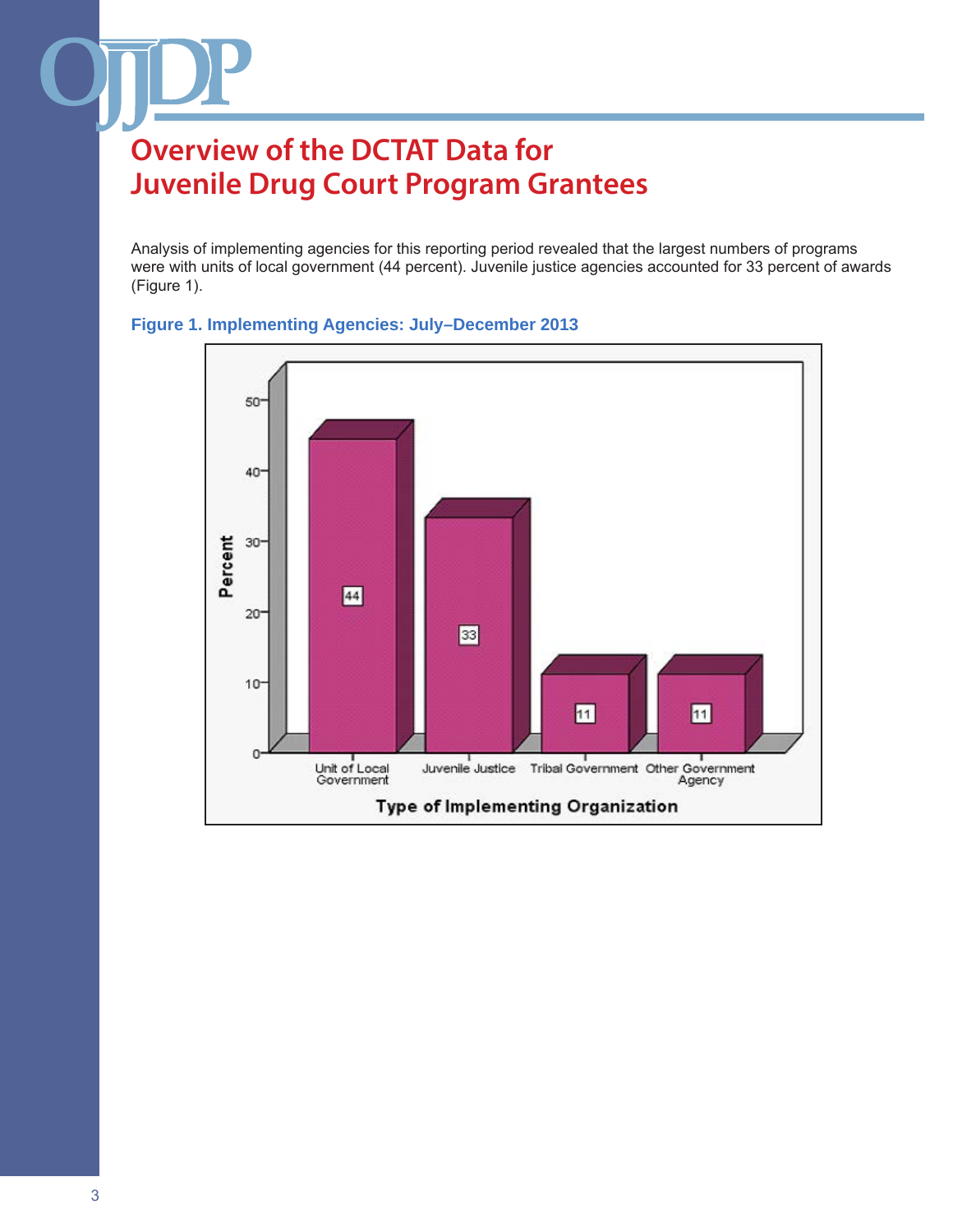Table 3 presents an aggregate of demographic data for July–December 2013—more specifically, the population actually served by Juvenile Drug Court grantees. Targeted services include any approaches specifically designed to meet the needs of the intended population (e.g., gender-specific, culturally based, and developmentally appropriate services).

#### **Table 3. Target Population: July–December 2013**

|                        | <b>Population</b>                           | <b>Grantees Serving Group</b><br><b>During Project Period</b> |
|------------------------|---------------------------------------------|---------------------------------------------------------------|
| <b>RACE/ETHNICITY</b>  | American Indian/Alaska Native               | 3                                                             |
|                        | Asian                                       | 1                                                             |
|                        | <b>Black/African American</b>               | 8                                                             |
|                        | Hispanic or Latino (of Any Race)            | 7                                                             |
|                        | Native Hawaiian and Other Pacific Islander  | $\mathbf{1}$                                                  |
|                        | <b>Other Race</b>                           | 4                                                             |
|                        | <b>White/Caucasian</b>                      | 6                                                             |
|                        | Caucasian/Non-Latino                        | 6                                                             |
|                        | <b>Youth Population Not Served Directly</b> | $\overline{0}$                                                |
| <b>JUSTICE SYSTEM</b>  | At-Risk Population (No Prior Offense)       | 5                                                             |
| <b>STATUS</b>          | <b>First-Time Offenders</b>                 | 9                                                             |
|                        | <b>Repeat Offenders</b>                     | 9                                                             |
|                        | <b>Sex Offenders</b>                        | $\overline{0}$                                                |
|                        | <b>Status Offenders</b>                     | 3                                                             |
|                        | <b>Violent Offenders</b>                    | $\Omega$                                                      |
|                        | Youth Population Not Served Directly        | $\mathbf 0$                                                   |
| <b>GENDER</b>          | Male                                        | 9                                                             |
|                        | Female                                      | 8                                                             |
|                        | <b>Youth Population Not Served Directly</b> | $\mathbf 0$                                                   |
| <b>AGE</b>             | $0 - 10$                                    | $\overline{0}$                                                |
|                        | $11 - 18$                                   | 9                                                             |
|                        | Over 18                                     | 1                                                             |
|                        | Youth Population Not Served Directly        | 0                                                             |
| <b>GEOGRAPHIC AREA</b> | Rural                                       | 5                                                             |
|                        | Suburban                                    | 5                                                             |
|                        | <b>Tribal</b>                               | $\overline{2}$                                                |
|                        | Urban                                       | $\overline{4}$                                                |
|                        | Youth Population Not Served Directly        | $\overline{0}$                                                |
| <b>OTHER</b>           | <b>Mental Health</b>                        | 6                                                             |
|                        | Substance Abuse                             | 9                                                             |
|                        | Truant/Dropout                              | $\overline{2}$                                                |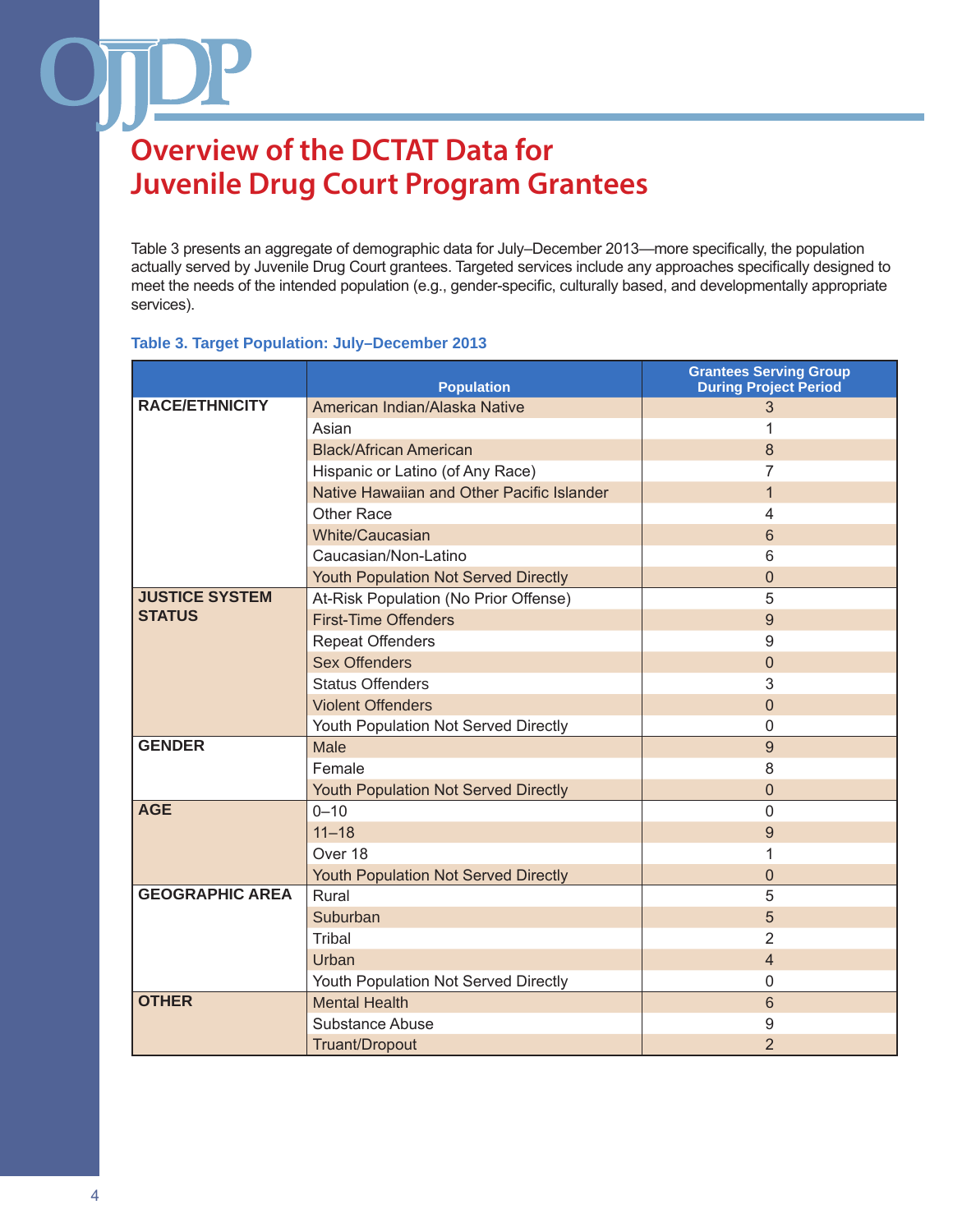### **2. Analysis of Core Measures**

During the July–December 2013 reporting period, 100 percent (\$6,425,900) of Federal funds were being spent by Juvenile Drug Court grantees who had implemented evidence-based programs and practices.

In all, 393 youth participants were served in various programs funded by the Juvenile Drug Court Program. Of those, 50 percent of eligible youth exited programs after completing program requirements. Each grantee defines the requirements needed for a youth to complete each program. Please note that sometimes a program cannot be completed in the 6 months represented by the reporting period.

Data were also collected on the number of youth who demonstrate a positive change in a targeted behavior during the reporting period. Tables 4 and 5 show a list of measures for which grantees were required to evaluate performance and track data for certain target behaviors. The tables present both short-term (Table 4) and long-term (Table 5) percentages for the specified target behavior for July–December 2013.

As shown in Table 4, 64 percent of program youth demonstrated an intended change in behavior during the reporting period.

| <b>Target Behavior</b>        | <b>Youth Served</b> | <b>Youth with Intended</b><br><b>Behavior Change</b> | <b>Percent of Youth with</b><br><b>Intended Behavior</b><br><b>Change</b> |
|-------------------------------|---------------------|------------------------------------------------------|---------------------------------------------------------------------------|
| Social Competence             | 36                  | 28                                                   | 77                                                                        |
| <b>School Attendance</b>      | 36                  | 34                                                   | 94                                                                        |
| <b>High School Completion</b> |                     | 3                                                    | 43                                                                        |
| <b>Family Relationships</b>   | 52                  | 33                                                   | 63                                                                        |
| <b>Antisocial Behavior</b>    | 42                  | 33                                                   | 79                                                                        |
| Substance Use                 | 293                 | 168                                                  | 57                                                                        |
| <b>Total</b>                  | 466                 | 299                                                  | 64                                                                        |

### **Table 4. Target Behaviors (Short-Term Data): July–December 2013**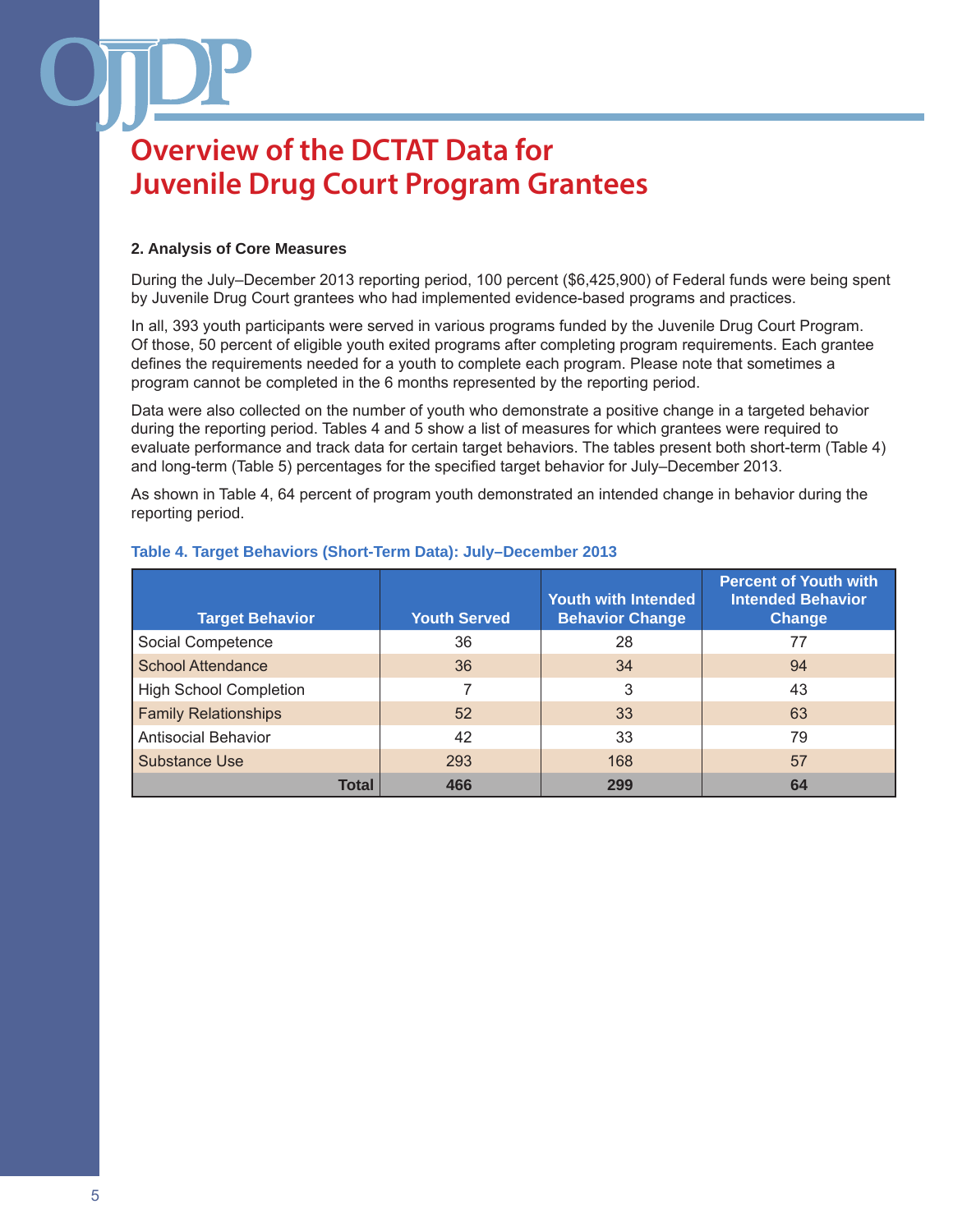Table 5 presents data on long-term target behavior for July–December 2013. Long-term outcomes are measured 6 to 12 months after a youth leaves or completes each program. Overall, 77 percent of program youth exhibited an intended behavior change 6 to 12 months after program completion.

| <b>Target Behavior</b>        | <b>Youth Served</b> | <b>Youth with Intended</b><br><b>Behavior Change</b> | <b>Percent of Youth with</b><br><b>Intended Behavior</b><br><b>Change</b> |
|-------------------------------|---------------------|------------------------------------------------------|---------------------------------------------------------------------------|
| Social Competence             | 12                  |                                                      | 58                                                                        |
| <b>School Attendance</b>      | $12 \overline{ }$   | 9                                                    | 75                                                                        |
| <b>High School Completion</b> | 4                   | 3                                                    | 75                                                                        |
| <b>Family Relationships</b>   | 39                  | 25                                                   | 64                                                                        |
| <b>Antisocial Behavior</b>    | 21                  | 14                                                   | 66                                                                        |
| Substance Use                 | 86                  | 77                                                   | 90                                                                        |
| <b>Total</b>                  | 174                 | 135                                                  | 77                                                                        |

### **Table 5. Target Behaviors (Long-Term Data): July–December 2013**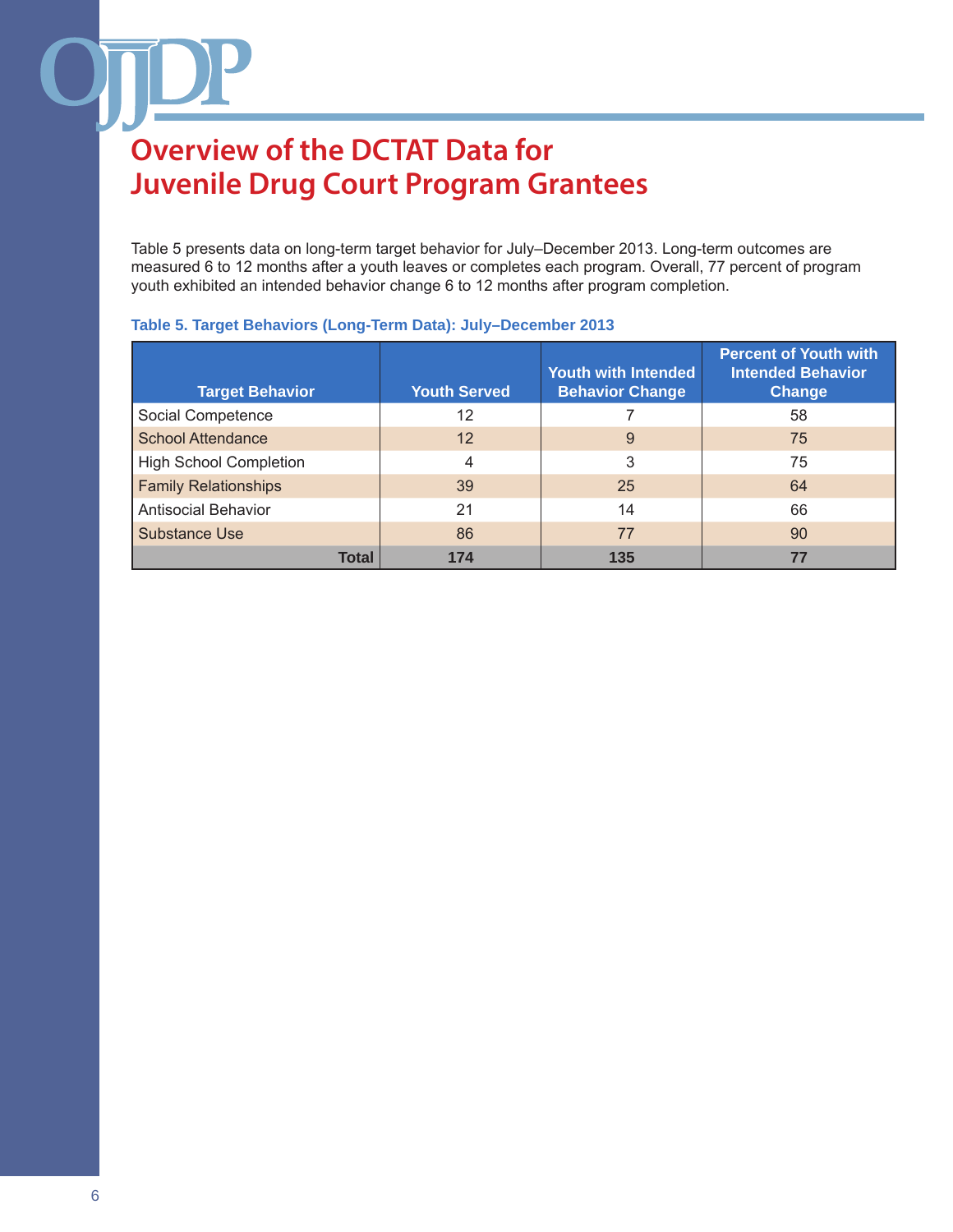Technical violations and actual new adjudications are measured separately to allow for a better understanding of the population being served by the grant. Short-term technical violations are expected to be significant in drug court programs, because participants are treated for addictions. Although the percentage of technical violations is relatively high (59%), this rate has remained consistent compared with the previous reporting period (January–June 2013). As shown in Table 6, 339 youth were tracked for technical violations. Of those, 51 were committed to a juvenile residential facility, 2 were sentenced to adult prison, and 147 received some other sentence as a result of a technical violation during the reporting period.

Long-term measurement of technical violations revealed that 135 youth who exited the program 6 to 12 months ago were tracked for technical violations during the reporting period. Of those, 8 were sentenced to adult prison, and 7 received some other sentence as a result of a technical violation during the reporting period. Therefore, only 11 percent of the youth tracked had a technical violation.

| <b>Performance Measure</b>                                                                                                                            | <b>Youth</b> | <b>Percent</b> |
|-------------------------------------------------------------------------------------------------------------------------------------------------------|--------------|----------------|
| Program youth committed to a juvenile residential facility as a result of a<br>technical violation                                                    | 51           | 15             |
| Youth sentenced to adult prison as a result of a technical violation                                                                                  | 2            | $<$ 1          |
| Youth who received some other sentence as a result of a technical<br>violation                                                                        | 147          | 43             |
| Program youth tracked for technical violations (short-term outcome)                                                                                   | 339          |                |
| Total                                                                                                                                                 | 200/339      | 59             |
| Program youth who exited the program 6–12 months ago and were<br>committed to a juvenile residential facility as a result of a technical<br>violation | 0            | N/A            |
| Youth who exited the program 6–12 months ago and were sentenced to<br>adult prison as a result of a technical violation                               | 8            | 6              |
| Youth who exited the program 6–12 months ago and received some<br>other sentence as a result of a technical violation                                 | 7            | 5              |
| Program youth who exited the program 6–12 months ago and were<br>tracked for technical violations (long-term outcome)                                 | 135          |                |
| <b>Total</b>                                                                                                                                          | 15/135       | 11             |

#### **Table 6. Technical Violation Measures: July–December 2013**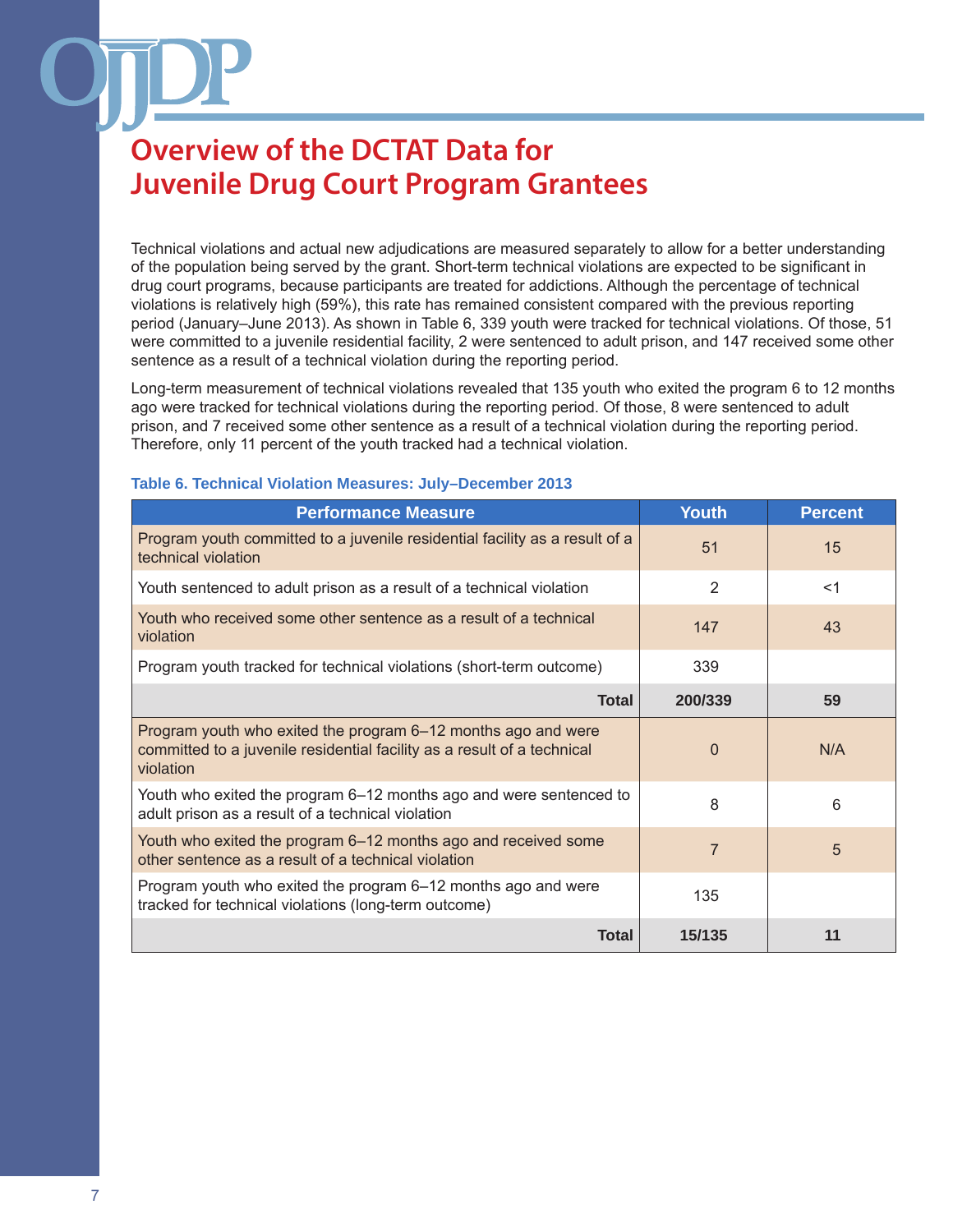As shown in Table 7, of the 406 program youth who were tracked for adjudications during the reporting period, 33 (8 percent) were committed to a juvenile residential facility as the result of a new adjudication. In addition, 17 were given some other sentence during the reporting period. Long-term recidivism measures showed that 232 youth had exited the program 6 to 12 months ago and were tracked for new adjudications during the reporting period. Of those, 16 (7 percent) were recommitted to a juvenile residential facility, 2 were sentenced to adult prison, and 5 were given some other sentence as the result of a new adjudication.

#### **Table 7. Recidivism Measures: July–December 2013**

| <b>Performance Measure</b>                                                                                                                             | <b>Youth</b>   | <b>Percent</b> |
|--------------------------------------------------------------------------------------------------------------------------------------------------------|----------------|----------------|
| Program youth committed to a juvenile residential facility as the result of<br>a new adjudication                                                      | 33             | 8              |
| Youth sentenced to adult prison as the result of a new adjudication                                                                                    | $\Omega$       | N/A            |
| Youth given some other sentence as the result of a new adjudication                                                                                    | 17             | $\overline{4}$ |
| Program youth tracked for adjudications (short-term outcome)                                                                                           | 406            |                |
| <b>Total</b>                                                                                                                                           | 50/406         | $12 \,$        |
| Program youth who exited the program 6–12 months ago and were<br>recommitted to a juvenile residential facility as the result of a new<br>adjudication | 16             | $\overline{7}$ |
| Youth who exited the program 6–12 months ago and were sentenced to<br>adult prison as the result of a new adjudication                                 | $\overline{2}$ | $<$ 1          |
| Youth who exited the program 6–12 months ago and were given some<br>other sentence as the result of a new adjudication                                 | 5              | 2              |
| Program youth who exited the program 6-12 months ago and were<br>tracked for new adjudications (long-term outcome)                                     | 232            |                |
| <b>Total</b>                                                                                                                                           | 23/232         | 10             |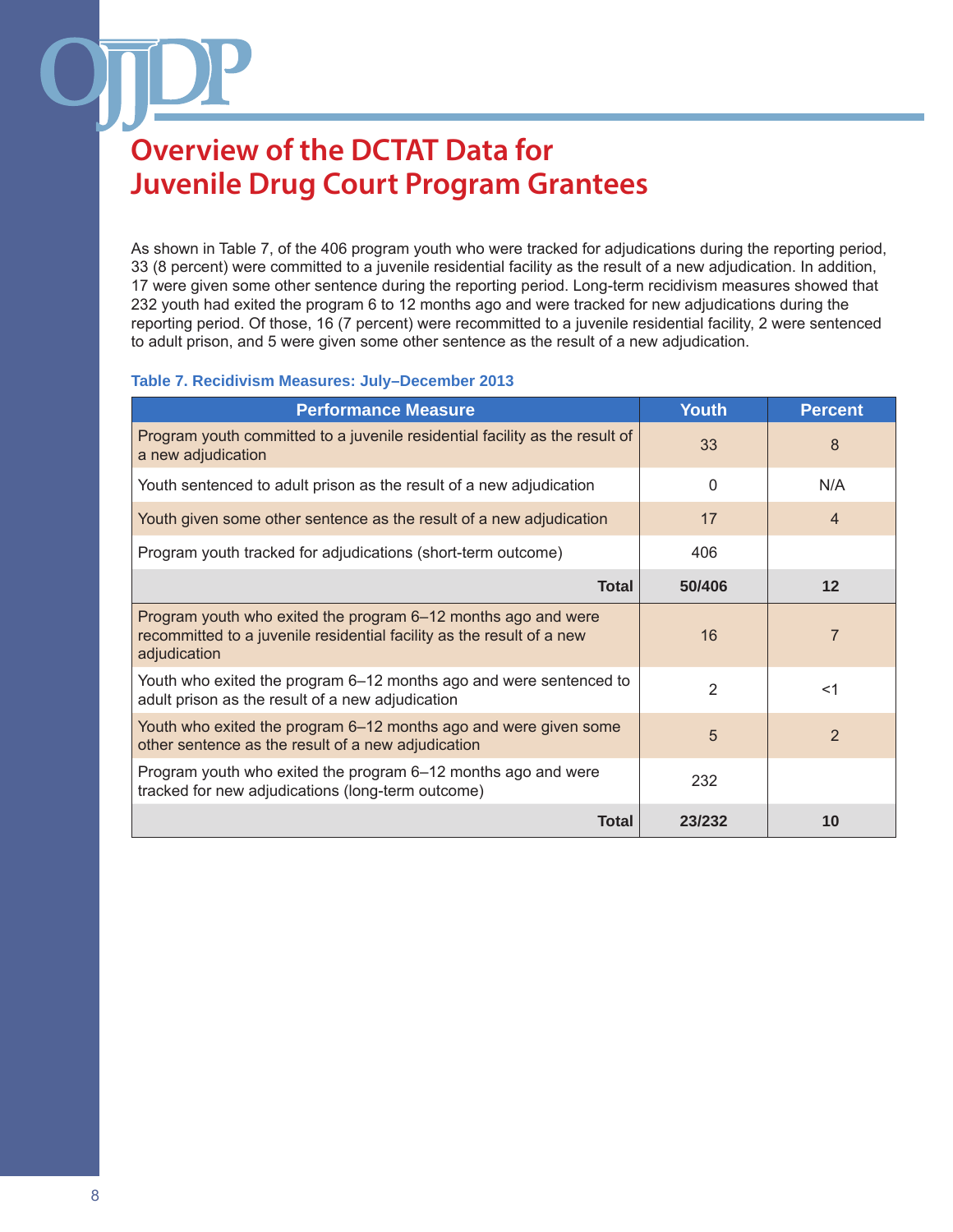Grantees provided substance use counseling, mental health, housing, and other services to youth during the reporting period (Figure 2). Table 8 compares the number of youth assessed as needing these and other services with the number enrolled in or obtaining such services.



### **Figure 2. Youth Enrolled in Program Services: July–December 2013**